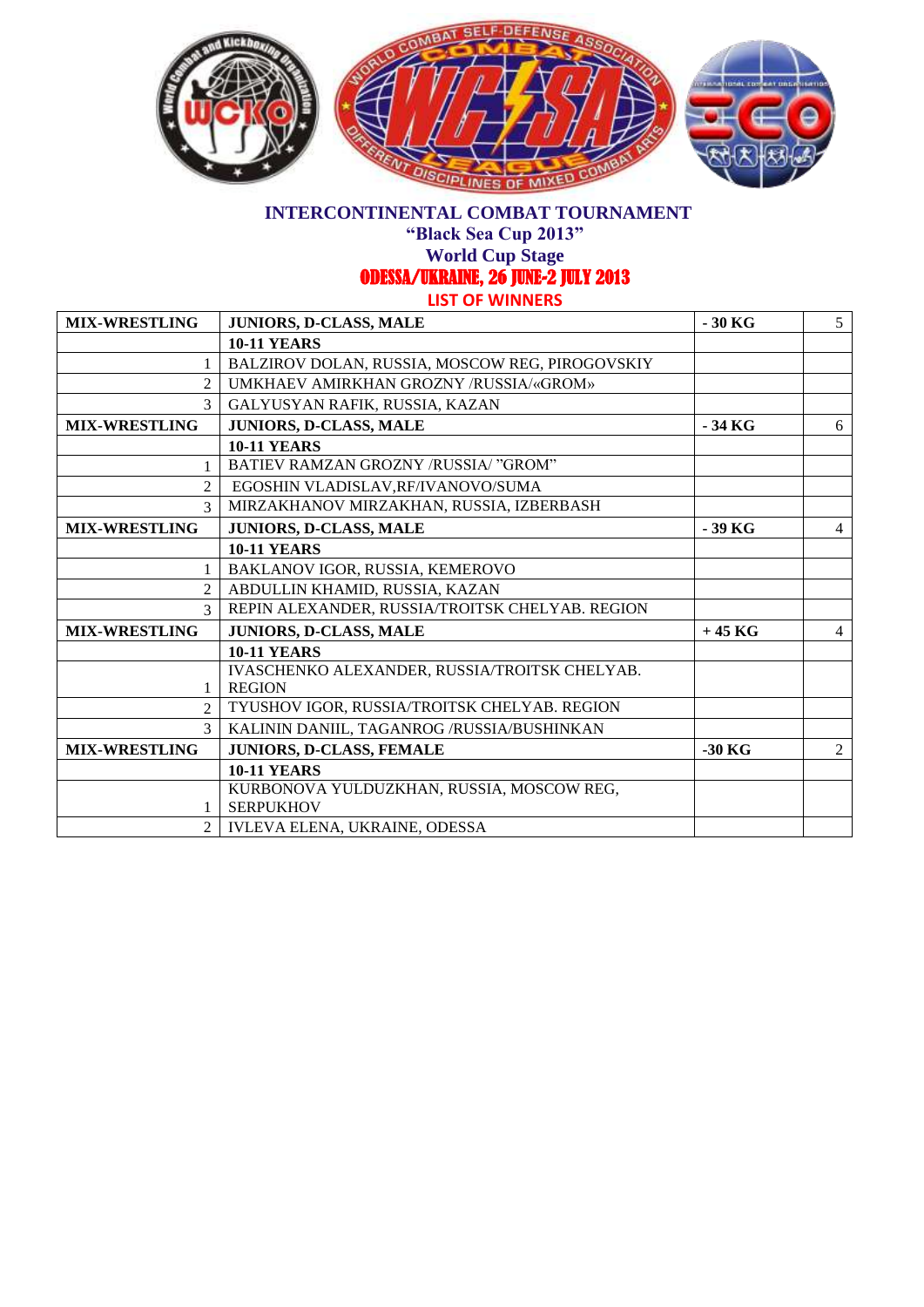

**"Black Sea Cup 2013"**

**World Cup Stage** 

ODESSA/UKRAINE, 26 JUNE-2 JULY 2013

| <b>MIX-WRESTLING</b> | JUNIORS, C-CLASS, MALE                               | $-36$ KG | $\overline{2}$ |
|----------------------|------------------------------------------------------|----------|----------------|
|                      | <b>12-14 YEARS</b>                                   |          |                |
| -1                   | GADJIEV ABUBAKAR, RUSSIA, MAKHACHKALA                |          |                |
|                      | DVORTSOV ALEXANDER, RUSSIA/TROITSK CHELYAB.          |          |                |
| $\overline{2}$       | <b>REGION./DYUSSH</b>                                |          |                |
| <b>MIX-WRESTLING</b> | JUNIORS, C-CLASS, MALE                               | $-40$ KG | 2              |
|                      | <b>12-14 YEARS</b>                                   |          |                |
|                      | SHEPORAYTES ARTEM, RUSSIA/TROITSK CHELYAB.           |          |                |
| 1                    | <b>REGION./DYUSSH</b>                                |          |                |
| $\mathcal{L}$        | SHERKONBEK ABDUQAHHOROV, UZBEKISTAN, ICAA UZB        |          |                |
| <b>MIX-WRESTLING</b> | JUNIORS, C-CLASS, MALE                               | - 45 KG  | $\overline{3}$ |
|                      | <b>12-14 YEARS</b>                                   |          |                |
| $\mathbf{1}$         | KHALADOV ASLAN, RUSSIA, KCHR                         |          |                |
| $\overline{2}$       | <b>BANDAEV RASHID, RF, GROZNIY</b>                   |          |                |
| 3                    | KURBANOV VANIBEK, RF/IVANOVO/SUMA                    |          |                |
| <b>MIX-WRESTLING</b> | JUNIORS, C-CLASS, MALE                               | $-51$ KG |                |
|                      | <b>12-14 YEARS</b>                                   |          | $\overline{4}$ |
| 1                    | DZHUDAEV MAGOMED, GROZNY /RUSSIA/ "GROM"             |          |                |
|                      | PETUKHOV ARTEM, MOSCOW REGION /RUSSIA/               |          |                |
| $\boldsymbol{2}$     | "GVARDEETZ"                                          |          |                |
| $\mathcal{E}$        | MUHAMMADHONOV ISLOMHON, UZBEKISTAN, ICAA UZB         |          |                |
| <b>MIX-WRESTLING</b> | JUNIORS, C-CLASS, MALE                               | $-57$ KG | 2              |
|                      | <b>12-14 YEARS</b>                                   |          |                |
| 1                    | KHADIRKA MIKHAIL, RUSSIA, MOSCOW REG, PIROGOVSKIY    |          |                |
| $\overline{2}$       | KUDRYAVTSEV VASILIY, RUSSIA, KEMEROVO                |          |                |
| <b>MIX-WRESTLING</b> | JUNIORS, C-CLASS, MALE                               | $+57$ KG | $\overline{3}$ |
|                      | <b>12-14 YEARS</b>                                   |          |                |
| $\mathbf{1}$         | BUBAEV AHMED, GROZNY /RUSSIA/ "GROM"                 |          |                |
| $\boldsymbol{2}$     | SHIRIN DANIL, RUSSIA/TROITSK CHELYAB. REGION./DYUSSH |          |                |
| 3                    | DYSHEKOV TIMUR, RUSSIA, YAROSLAVL                    |          |                |
| <b>MIX-WRESTLING</b> | JUNIORS, C-CLASS, FEMALE                             | $+45$ KG | $\overline{2}$ |
|                      | <b>12-14 YEARS</b>                                   |          |                |
| 1                    | SURKOVA LIDIYA, RUSSIA, MOSCOW REG, SERGIEV-POSAD    |          |                |
| $\overline{2}$       | PETRENKO KSENIYA, UKRAINE                            |          |                |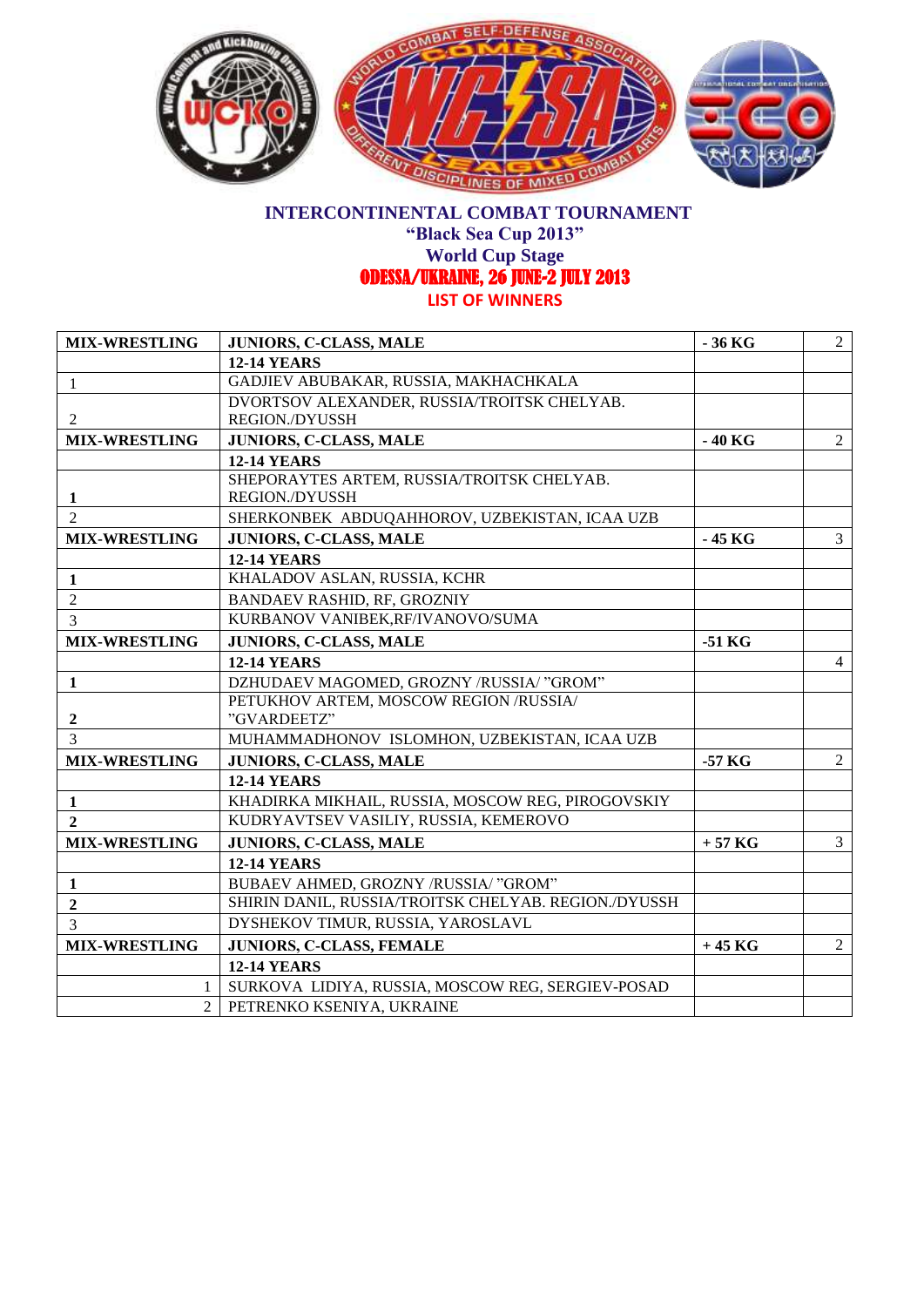

**"Black Sea Cup 2013"**

**World Cup Stage** 

ODESSA/UKRAINE, 26 JUNE-2 JULY 2013

| <b>MIX-WRESTLING</b> | JUNIORS, B-CLASS, MALE                     | $-51$ KG | $\overline{4}$ |
|----------------------|--------------------------------------------|----------|----------------|
|                      | <b>15-17 YEARS</b>                         |          |                |
| 1                    | MAKAEV IRISKHAN, GROZNY /RUSSIA/ "ATLANT"  |          |                |
| $\overline{2}$       | TAGIROV UMAR, GROZNY /RUSSIA/ "ATLANT"     |          |                |
|                      | ALFEEV STANISLAV, RUSSIA/TROITSK CHELYAB.  |          |                |
| 3                    | <b>REGION./DYUSSH</b>                      |          |                |
| <b>MIX-WRESTLING</b> | JUNIORS, B-CLASS, MALE                     | - 57 KG  | $\overline{4}$ |
|                      | <b>15-17 YEARS</b>                         |          |                |
| 1                    | ATABAEV MURAD, RUSSIA, MAKHACHKALA         |          |                |
| $\overline{2}$       | TITOV VASILII, RUSSIA, KEMEROVO            |          |                |
| 3                    | AKHMAEV SHAMIL, GROZNY /RUSSIA/ "ATLANT"   |          |                |
| <b>MIX-WRESTLING</b> | JUNIORS, B-CLASS, MALE                     | - 64 KG  | 10             |
|                      | <b>15-17 YEARS</b>                         |          |                |
| 1                    | MAGOMEDOV MURAD, RUSSIA, MAKHACHKALA       |          |                |
| $\overline{2}$       | KHIRIEV GAZIYAV, RUSSIA, MAKHACHKALA       |          |                |
| 3                    | ZABRODIN MAKSIM, RF/IVANOVO/SUMA           |          |                |
| <b>MIX-WRESTLING</b> | JUNIORS, B-CLASS, MALE                     | $-71$ KG | 10             |
|                      | <b>15-17 YEARS</b>                         |          |                |
| 1                    | CHADAEV ALIKHAN, GROZNY /RUSSIA/ "ATLANT"  |          |                |
| $\overline{c}$       | RABADANOV SHIKHSHANAT, RUSSIA, DERBENT     |          |                |
| 3                    | GEBENOV DJAMAL, RUSSIA, YAROSLAVL          |          |                |
| <b>MIX-WRESTLING</b> | JUNIORS, B-CLASS, MALE                     | $-80$ KG | $\overline{3}$ |
|                      | <b>15-17 YEARS</b>                         |          |                |
| $\mathbf{1}$         | KURAMAGOMEDOV RAMAZAN, RUSSIA, MAKHACHKALA |          |                |
| $\overline{2}$       | BATALOV BASHAN, GROZNY /RUSSIA/ "GROM"     |          |                |
| 3                    | BURZIGOV RAMZAN GROZNY /RUSSIA/«GROM»      |          |                |
| <b>MIX-WRESTLING</b> | JUNIORS, B-CLASS, MALE                     | $+80$ KG | 2              |
|                      | <b>15-17 YEARS</b>                         |          |                |
|                      | KONNOV ALEXEY, RUSSIA/TROITSK CHELYAB.     |          |                |
| 1                    | <b>REGION./DYUSSH</b>                      |          |                |
| $\overline{2}$       | SERGEEV KONSTANTIN, BUELLORUSSIA           |          |                |